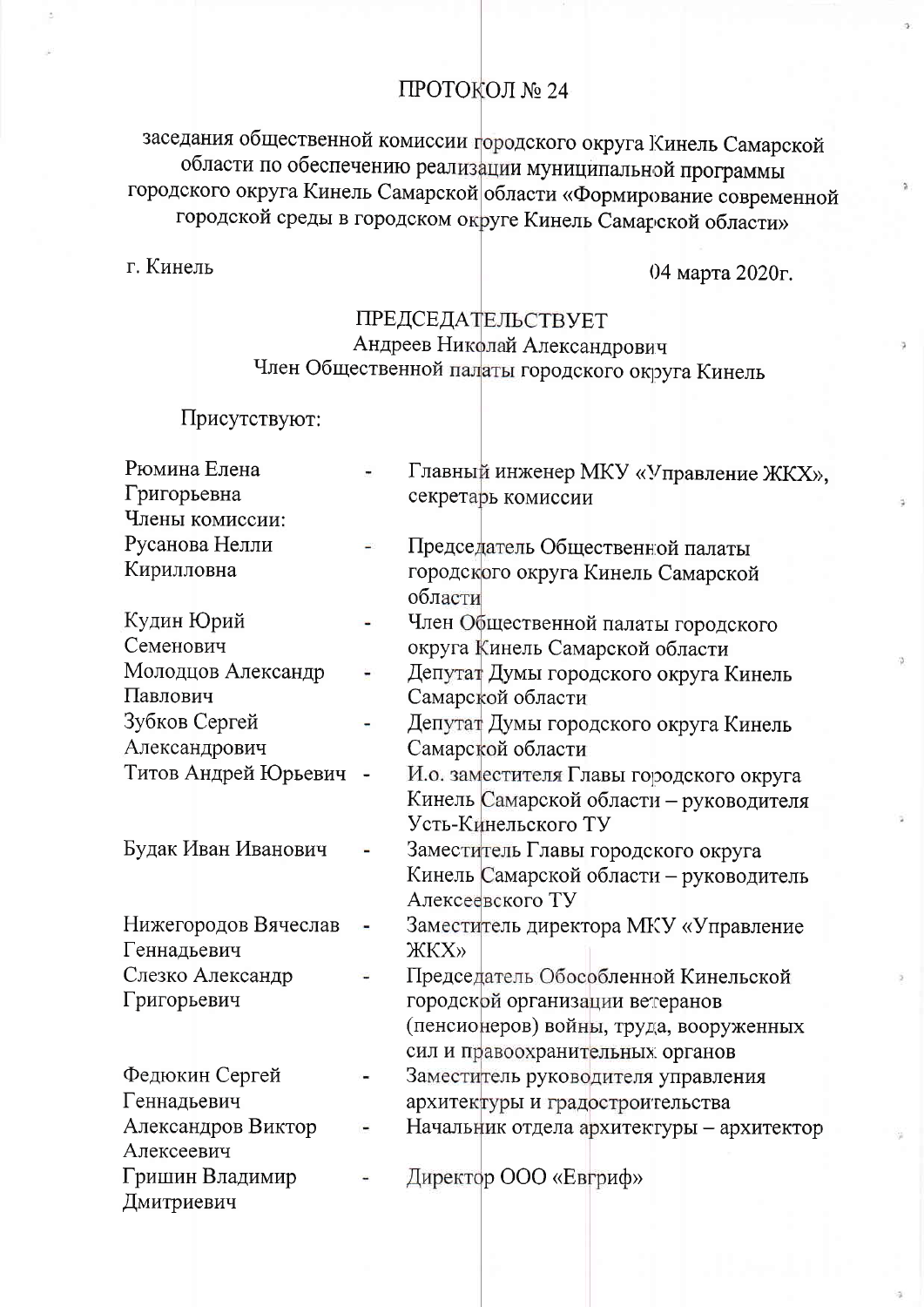| Петлин Валерий<br>Михайлович    |                |                | Директор ООО «Комплекс-Сервис»                                                                                    |
|---------------------------------|----------------|----------------|-------------------------------------------------------------------------------------------------------------------|
| Абрамова Людмила<br>Петровна    |                | Член<br>совета | территориального<br>общественного<br>избирательному<br>$\Pi$ O<br>N <sub>2</sub> 19<br>округу<br>п.г.т.Алексеевка |
| Карташова Татьяна<br>Николаевна | $\blacksquare$ | Член<br>совета | территориального<br>общественного<br>избирательному<br>$\Pi$ O<br>округу<br>п.г.т.Алексеевка                      |
| Овчинникова Елена<br>Николаевна |                | Член<br>совета | общественного<br>территориального<br>избирательному<br>N <sub>20</sub><br>округу<br>$\Pi$ O<br>п.г.т.Алексеевка   |

Также на заседании присутствуют:

- представители от администрации городского округа

- представитель СМИ.

### Повестка дня:

Подведение итогов голосования по отбору общественных 1. территорий, подлежащих благоустройству в 2021 году в рамках муниципальной программы городского округа Кинель Самарской области «Формирование современной городской среды в городском округе Кинель Самарской области на 2018 - 2024 годы»

По данному вопросу заслушан Молодцов Александр Павлович директор МКУ «Управление ЖКХ»

01 марта 2020 года с 9-00 до 17-00 час было проведено в очной форме голосование по отбору общественных территорий по следующим адресам:

1. ГБОУ СОШ № 3 г. Кинеля г.о. Кинель Самарской области, г. Кинель, ул. Первомайская, 31a,

2. МКУ «Управление ЖКХ» - г. Кинель, ул. Мира, 41,

3. МАУК «Центр культурного развития» -- г. Кинель, ул. Фестивальная, д. 18.

 $\overline{4}$ . Алексеевское территориальное управление администрации городского округа Кинель Самарской области, п.г.т. Алексеевка, ул. Гагарина, 5,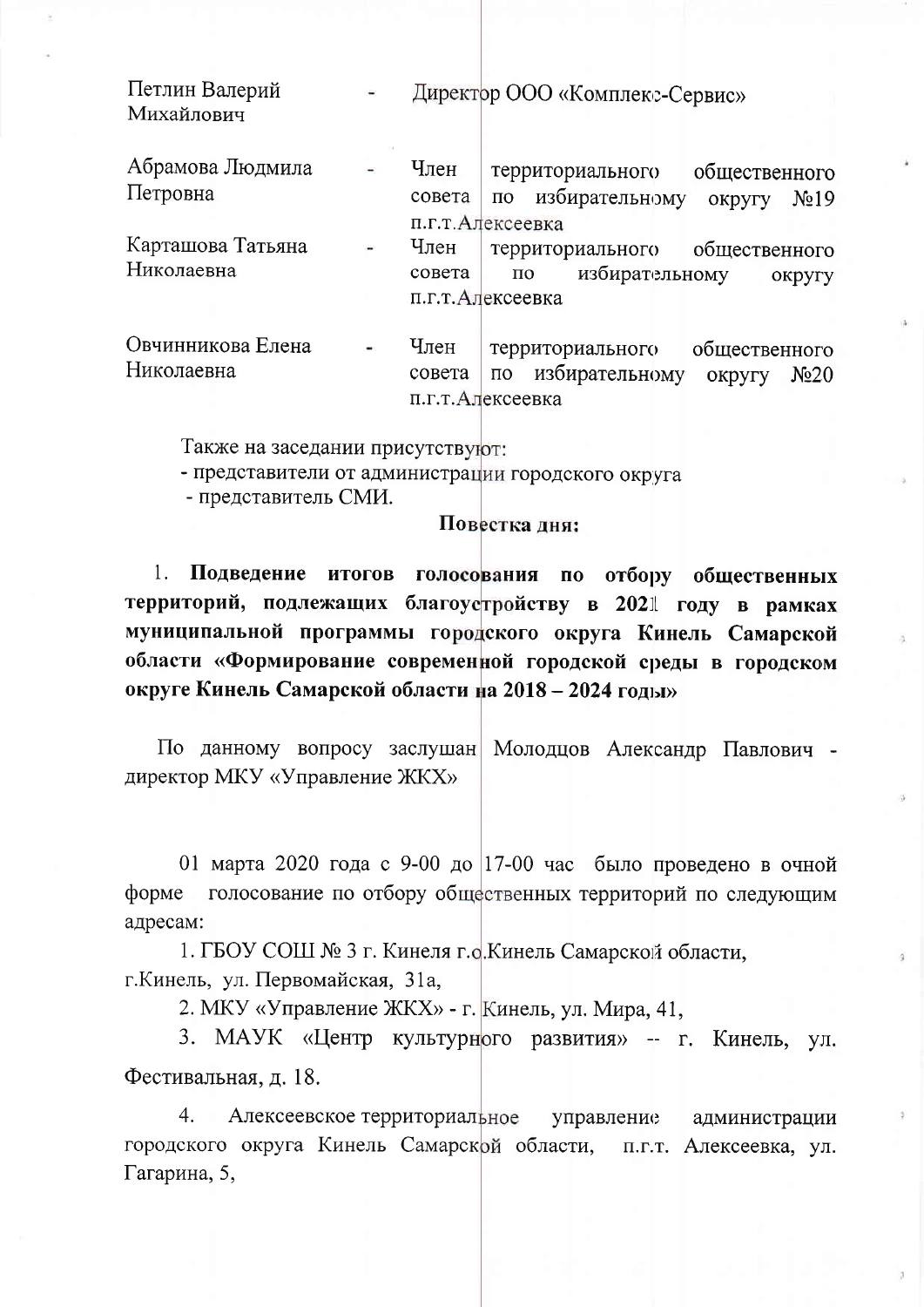5. Усть-Кинельское территориальное управление администрации городского округа Кинель Самарской области, п.г.т. Усть-Кинельский, ул. Студенческая, 3.

В бюллетень для голосования в соответствии с постановлением администрации городского округа от 21.02.2020г. №530 «О назначении рейтингового голосования в очной форме по отбору общественных территорий, подлежащих благоустройству в рамках муниципальной программы городского округа Кинель Самарской области «Формирование современной городской среды в городском округе Кинель Самарской области 2018 на  $\equiv$ 2024 годы». утверждённой постановлением администрации городского округа Кинель Самарской области от 29 декабря 2017г. №3878 (в редакции от 13 февраля  $2020r.$ )» включены 7 общественных территорий.

В соответствии с Порядком Общественная комиссия на основании протоколов ТСК, оформляет итоговый протокол Общественной комиссии об итогах голосования, который подписывается всеми членами комиссии.

Установление ИТОГОВ голосования общественной комиссией производится путём составления рейтинга общественных территорий.

Первое место в рейтинге отдается общественной территории, которая получила максимальный процент поддержки от общего количества проголосовавших. Далее место в рейтинге определяется по уменьшению процента поддержки от общего количества проголосовавших.

### Итоги рейтингового голосования:

Всего в голосовании приняли участие 7343 чел. Из 7343 бюллетеней действительными оказались 7307 бюллетеней.

Распределение голосов избирателей по общественным территориям:

| $N_2$     | Наименование                                                                                             | Перечень мероприятий                                                                                                                                            | Количество  | $\frac{0}{6}$ |         |
|-----------|----------------------------------------------------------------------------------------------------------|-----------------------------------------------------------------------------------------------------------------------------------------------------------------|-------------|---------------|---------|
| $\Pi/\Pi$ | (адрес)                                                                                                  |                                                                                                                                                                 | избирателей | избирателей   |         |
|           | общественной                                                                                             |                                                                                                                                                                 |             | , проголосо   | Рейтинг |
|           | территории                                                                                               |                                                                                                                                                                 | проголосова | вавших за     | террито |
|           |                                                                                                          |                                                                                                                                                                 | вших за     | общественн    | рии в   |
|           |                                                                                                          |                                                                                                                                                                 | общественн  | ую.           | MO      |
|           |                                                                                                          |                                                                                                                                                                 | ую          | территорию    |         |
|           |                                                                                                          |                                                                                                                                                                 | территорию  |               |         |
|           | Сквер им.<br>Петрищева по<br>ул. Невской от дома<br>№10 до дома №8,<br>п.г.т. Алексеевка,<br>г.о. Кинель | Продолжение реализации<br>благоустройства сквера:<br>обустройство детской<br>площадки, спортивной<br>площадки, зоны отдыха,<br>освещения, пешеходных<br>дорожек | 1769        | 24,21         | 3       |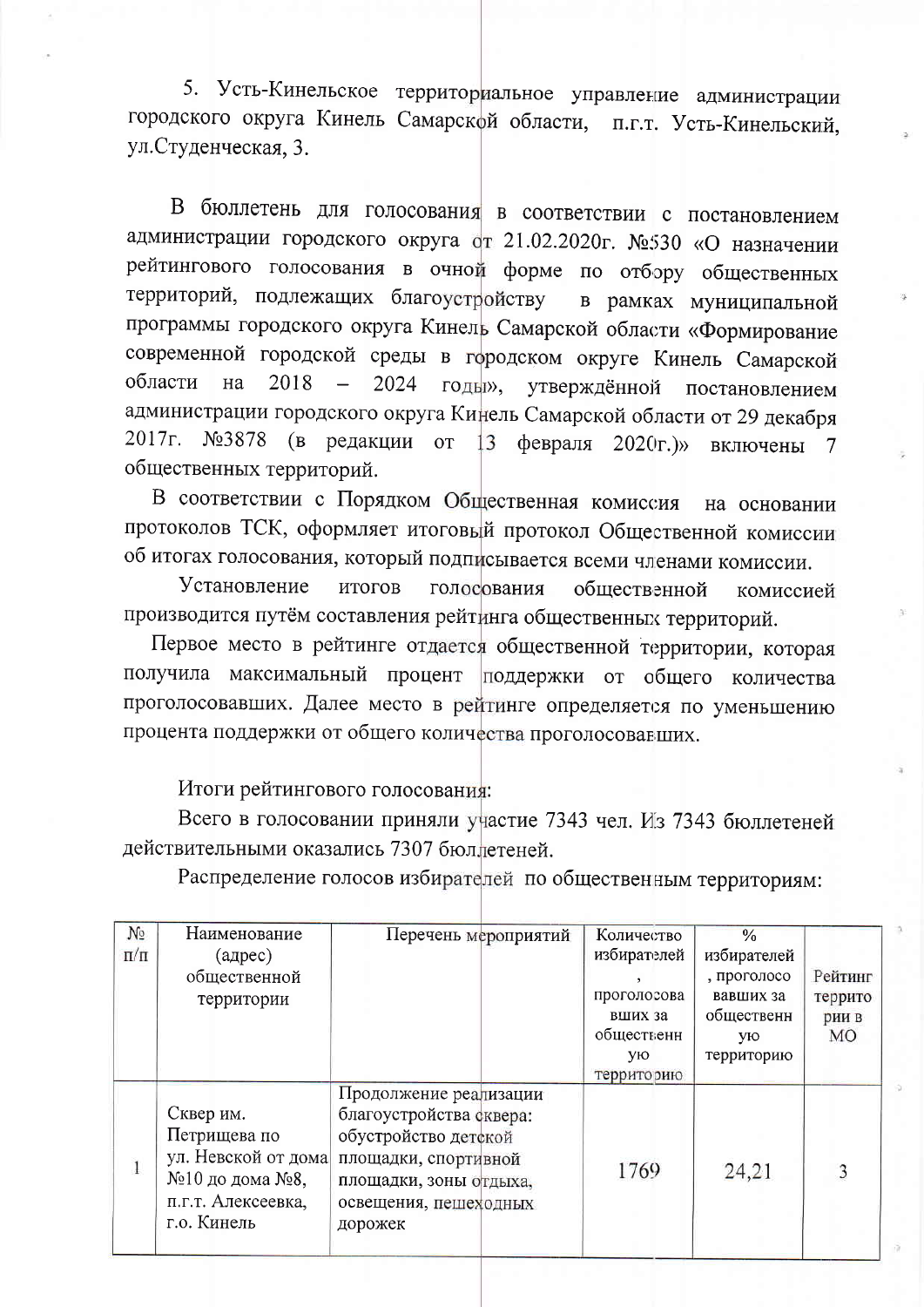| $\overline{2}$ | Сквер Сосновый<br>бор, (г.о. Кинель,<br>п.г.т. Усть-<br>Кинельский, ул.<br>Речная)                              | Продолжение реализации<br>благоустройства сквера:<br>устройство дорожек,<br>освещения, лавочек, детского<br>городка с резиновым<br>покрытием | 1933 | 26,45 | 1              |
|----------------|-----------------------------------------------------------------------------------------------------------------|----------------------------------------------------------------------------------------------------------------------------------------------|------|-------|----------------|
| $\overline{3}$ | Детская площадка<br>по ул. Спортивной,<br>г. Кинель (в<br>районе магазина<br>«Максимка»)                        | Устройство детской<br>площадки, скульптур,<br>сказочных персонажей,<br>ограждения                                                            | 946  | 12,95 | 4              |
| $\overline{4}$ | Детский парк (г.<br>Кинель,<br>ул. Крымская, 22А)                                                               | Устройство площадки для<br>воркаута                                                                                                          | 348  | 4,76  | 6              |
| 5              | Прибрежная<br>территория озера<br>Крымское<br>(г.Кинель, ул.<br>Крымская)                                       | Устройство детской<br>площадки, ротонды,<br>пешеходных дорожек,<br>освещения                                                                 | 129  | 1,77  | 7              |
| 6              | Спортивное ядро в<br>районе ГБОУ<br>СОШ №5 ОЦ<br>«Лидер» (г.<br>Кинель, ул. 27<br>Партсъезда,<br>спортплощадка) | Ремонт покрытия<br>существующей спортивной<br>площадки, устройство<br>спортивных тренажеров,<br>детской площадки                             | 1785 | 24,43 | $\overline{2}$ |
| $\overline{7}$ | Сквер им. Ленина<br>(г. Кинель, ул.<br>Ленина, 36)                                                              | Продолжение реализации<br>благоустройства сквера:<br>устройство ограждения,<br>альпийской горки,<br>автоматического полива<br>газона         | 397  | 5,43  | 5              |

Предложено утвердить протокол Общественной комиссии об итогах итоги рейтингового голосования по общественным голосования и территориям, подлежащим благоустройству в 2021 году в рамках муниципальной программы городского округа Кинель Самарской области «Формирование современной городской среды в городском округе Кинель Самарской области на 2018 - 2024 годы».

После осуждения членами комиссии на голосование выносятся следующие вопросы:

1. Утвердить протокол Общественной комиссии об итогах голосования

Количество голосов членов комиссии: «ЗА» - 17, «ПРОТИВ» - нет, «ВОЗДЕРЖАЛИСЬ» - нет.

Решение принято.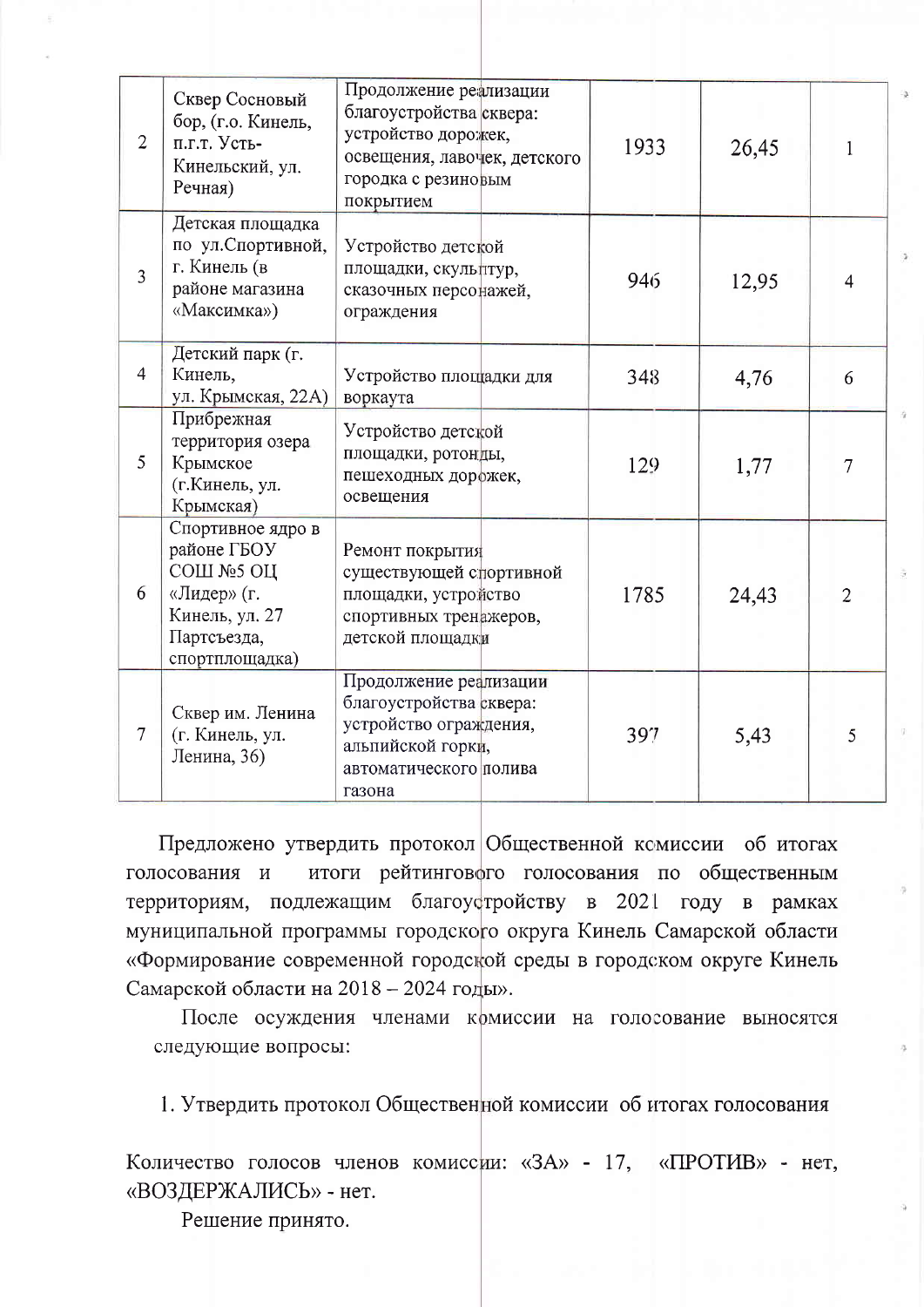итоги рейтингового голосования по общественным 2. Утвердить территориям, подлежащих благоустройству в 2021 году в рамках муниципальной программы городского округа Кинель Самарской области «Формирование современной городской среды в городском округе Кинель Самарской области на 2018 - 2024 годы»:

| Наименование<br>(адрес)<br>общественной<br>территории                                                           | Перечень мероприятий                                                                                                                                            | Количество<br>избирателей,<br>проголосовав<br>ших за<br>общественну<br>Ю<br>территорию | $\frac{0}{0}$<br>избирателей<br>, проголосо<br>вавших за<br>общественн<br>ую<br>территорию | Рейтинг<br>территори<br>и в МО |
|-----------------------------------------------------------------------------------------------------------------|-----------------------------------------------------------------------------------------------------------------------------------------------------------------|----------------------------------------------------------------------------------------|--------------------------------------------------------------------------------------------|--------------------------------|
| Сквер Сосновый<br>бор, (г.о. Кинель,<br>п.г.т. Усть-<br>Кинельский, ул.<br>Речная)                              | Продолжение реализации<br>благоустройства сквера:<br>устройство дорожек,<br>освещения, лавочек,<br>детского городка с<br>резиновым покрытием                    | 1933                                                                                   | 26,45                                                                                      | 1                              |
| Спортивное ядро в<br>районе ГБОУ<br>СОШ №5 ОЦ<br>«Лидер» (г.<br>Кинель, ул. 27<br>Партсъезда,<br>спортплощадка) | Ремонт покрытия<br>существующей спортивной<br>площадки, устройство<br>спортивных тренажеров,<br>детской площадки                                                | 1785                                                                                   | 24,43                                                                                      | $\overline{2}$                 |
| Сквер им.<br>Петрищева по<br>ул. Невской от дома<br>№10 до дома №8,<br>п.г.т. Алексеевка,<br>г.о. Кинель        | Продолжение реализации<br>благоустройства сквера:<br>обустройство детской<br>площадки, спортивной<br>площадки, зоны отдыха,<br>освещения, пешеходных<br>дорожек | 1769                                                                                   | 24,21                                                                                      | 3                              |
| Детская площадка<br>по ул. Спортивной,<br>г. Кинель (в<br>районе магазина<br>«Максимка»)                        | Устройство детской<br>площадки, скульптур,<br>сказочных персонажей,<br>ограждения                                                                               | 946                                                                                    | 12,95                                                                                      | $\overline{4}$                 |
| Сквер им. Ленина<br>(г. Кинель, ул.<br>Ленина, 36)                                                              | Продолжение реализации<br>благоустройства сквера:<br>устройство ограждения,<br>альпийской горки,<br>автоматического полива<br>газона                            | 397                                                                                    | 5,43                                                                                       | 5                              |
| Детский парк (г.<br>Кинель,<br>ул. Крымская, 22А)                                                               | Устройство площадки для<br>воркаута                                                                                                                             | 348                                                                                    | 4,76                                                                                       | 6                              |
| Прибрежная<br>территория озера<br>Крымское<br>(г.Кинель, ул.<br>Крымская)                                       | Устройство детской<br>площадки, ротонды,<br>пешеходных дорожек,<br>освещения                                                                                    | 129                                                                                    | 1,77                                                                                       | 7                              |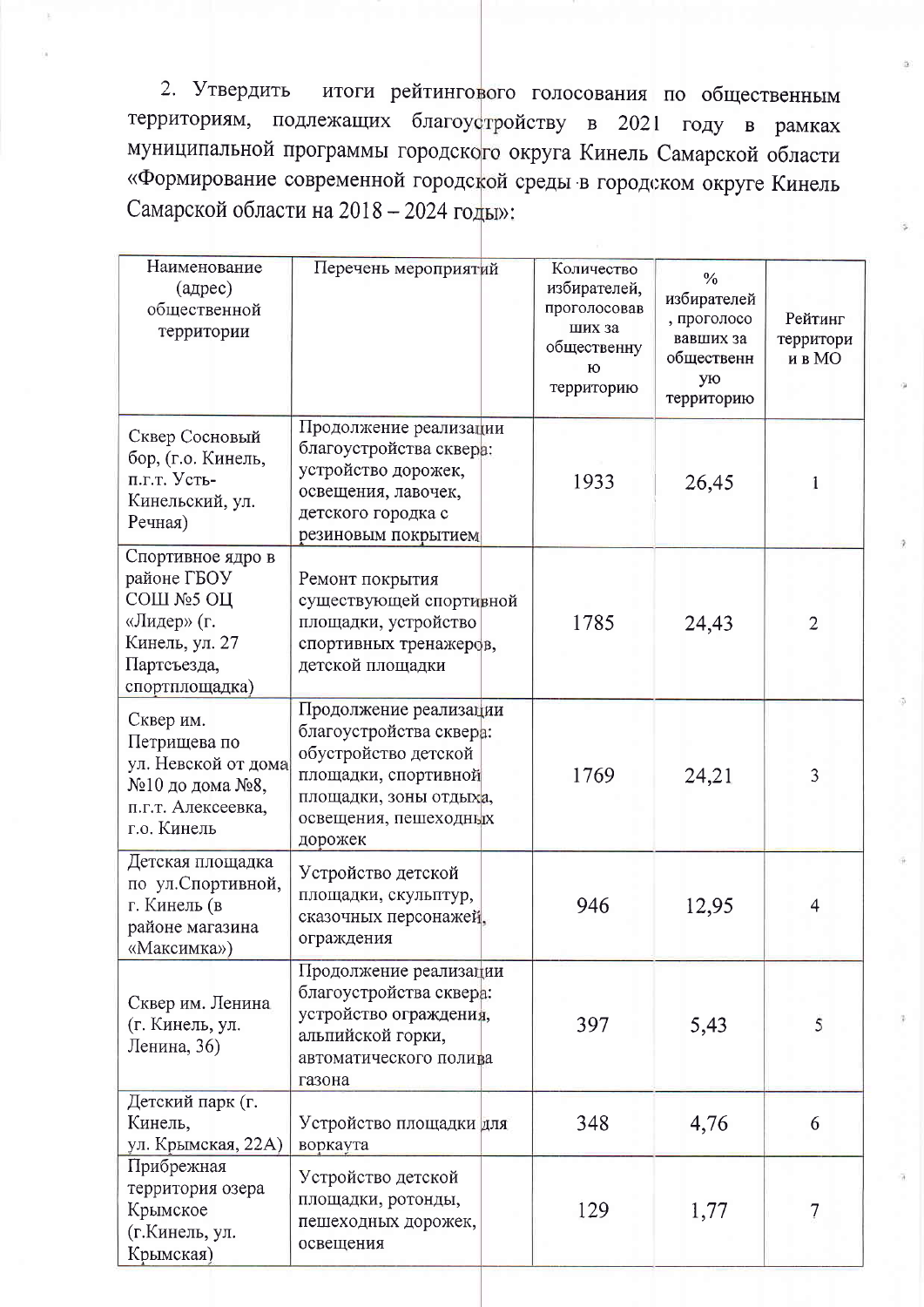Количество голосов членов комиссии: «ЗА» - 17, «ПРОТИВ» - нет, «ВОЗДЕРЖАЛИСЬ» - нет.

Решение принято.

3. Рекомендовать администрации городского округа Кинель  $RILL$ на 2021 год в программу «Формирование современной включения городской среды в городском округе Кинель Самарской области на 2018 -2024 годы» следующие общественные территории в соответствии с итогами рейтингового голосования:

| $N_2$<br>$\Pi/\Pi$ | Наименование (адрес)<br>общественной территории                                                     | Перечень мероприятий                                                                                                                                   |
|--------------------|-----------------------------------------------------------------------------------------------------|--------------------------------------------------------------------------------------------------------------------------------------------------------|
|                    | Сквер Сосновый бор, (г.о. Кинель,<br>п.г.т. Усть-Кинельский, ул.<br>Речная)                         | Продолжение реализации благоустройства<br>сквера: устройство дорожек, освещения,<br>лавочек, детского городка с резиновым<br>покрытием                 |
| $\mathcal{D}$      | Спортивное ядро в районе ГБОУ<br>СОШ №5 ОЦ «Лидер» (г. Кинель,<br>ул. 27 Партсъезда, спортплощадка) | Ремонт покрытия существующей<br>спортивной площадки, устройство<br>спортивных тренажеров, детской площадки                                             |
|                    | Сквер им. Петрищева по<br>ул. Невской от дома №10 до дома<br>№8, п.г.т. Алексеевка, г.о. Кинель     | Продолжение реализации благоустройства<br>сквера: обустройство детской площадки,<br>спортивной площадки, зоны отдыха,<br>освещения, пешеходных дорожек |
|                    | Детская площадка по<br>ул. Спортивной, г. Кинель (в<br>районе магазина «Максимка»)                  | Устройство детской площадки, скульптур,<br>сказочных персонажей, ограждения                                                                            |

Количество голосов членов комиссии: «ЗА» - 17, «ПРОТИВ» - нет, «ВОЗДЕРЖАЛИСЬ» - нет.

Решение принято. Заседание закрыто

Председатель комиссии

Anne

Н.А. Андреев

Е.Г. Рюмина

Секретарь комиссии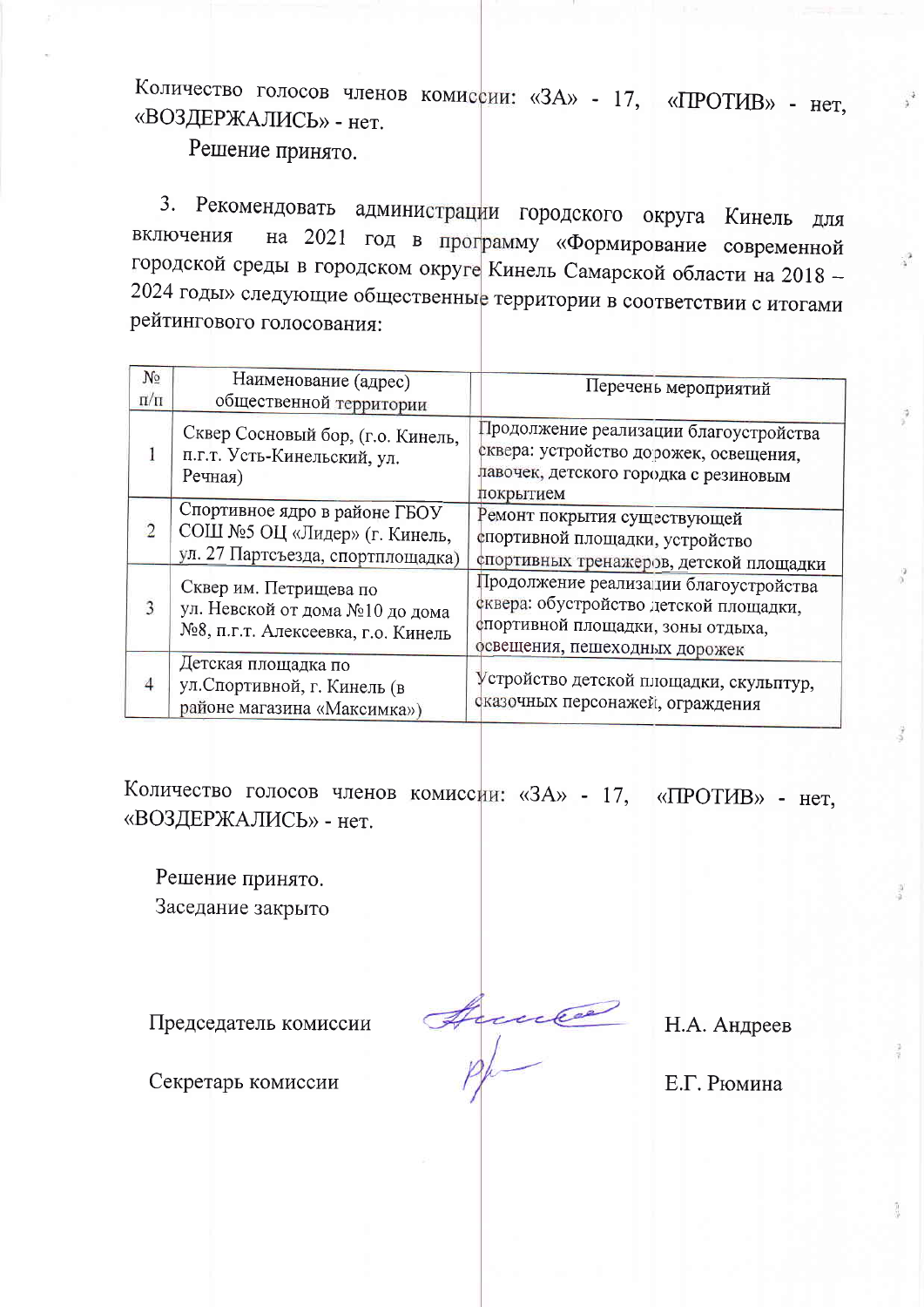# ПРОТОКОЛ № 24 (1)

заседания общественной комиссии городского округа Кинель Самарской области по обеспечению реализации муниципальной программы городского округа Кинель Самарской области «Формирование современной городской среды в городском округе Кинель Самарской области»

г. Кинель

04 марта 2020г.

# **ПРЕДСЕДАТЕЛЬСТВУЕТ** Андреев Николай Александрович Член Общественной палаты городского округа Кинель

Присутствуют:

| Рюмина Елена         |               | Главный инженер МКУ «Управление ЖКХ»,     |
|----------------------|---------------|-------------------------------------------|
| Григорьевна          |               | секретарь комиссии                        |
| Члены комиссии:      |               |                                           |
| Русанова Нелли       |               | Председатель Общественной палаты          |
| Кирилловна           |               | городского округа Кинель Самарской        |
|                      |               | области                                   |
| Кудин Юрий           |               | Член Общественной палаты городского       |
| Семенович            |               | округа Кинель Самарской области           |
| Молодцов Александр   |               | Депутат Думы городского округа Кинель     |
| Павлович             |               | Самарской области                         |
| Зубков Сергей        |               | Депутат Думы городского округа Кинель     |
| Александрович        |               | Самарской области                         |
| Титов Андрей Юрьевич | $\frac{1}{2}$ | И.о. заместителя Главы городского округа  |
|                      |               | Кинель Самарской области - руководителя   |
|                      |               | Усть-Кинельского ТУ                       |
| Будак Иван Иванович  |               | Заместитель Главы городского округа       |
|                      |               | Кинель Самарской области - руководитель   |
|                      |               | Алексеевского ТУ                          |
| Нижегородов Вячеслав |               | Заместитель директора МКУ «Управление     |
| Геннадьевич          |               | <b>ЖКХ»</b>                               |
| Слезко Александр     |               | Председатель Обособленной Кинельской      |
| Григорьевич          |               | городской организации ветеранов           |
|                      |               | (пенсионеров) войны, труда, вооруженных   |
|                      |               | сил и правоохранительных органов          |
| Федюкин Сергей       |               | Заместитель руководителя управления       |
| Геннадьевич          |               | архитектуры и градостроительства          |
| Александров Виктор   |               | Начальник отдела архитектуры - архитектор |
| Алексеевич           |               |                                           |
| Гришин Владимир      |               | Директор ООО «Евгриф»                     |
| Дмитриевич           |               |                                           |
| Петлин Валерий       |               | Директор ООО «Комплекс-Сервис»            |
| Михайлович           |               |                                           |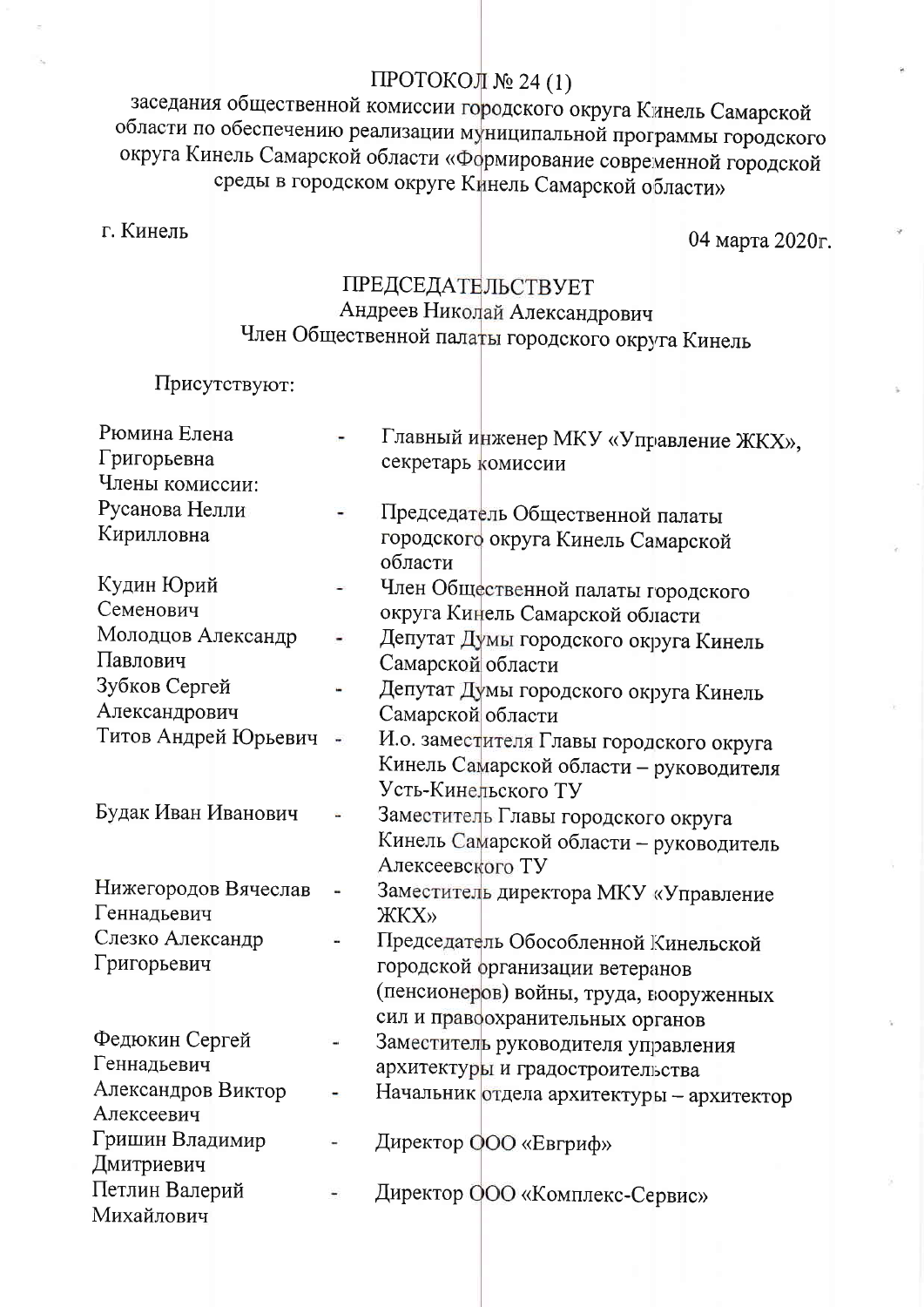| Абрамова Людмила<br>Петровна | $\bullet$      | Член<br>совета | территориального<br>общественного<br>избирательному<br>N <sub>2</sub> 19<br>округу<br>$\overline{10}$ |
|------------------------------|----------------|----------------|-------------------------------------------------------------------------------------------------------|
|                              |                |                | п.г.т.Алексеевка                                                                                      |
| Карташова Татьяна            | ж.             | Член           | территориального<br>общественного                                                                     |
| Николаевна                   |                | совета         | избирательному<br>по<br>округу                                                                        |
|                              |                |                | п.г.т.Алексеевка                                                                                      |
|                              |                |                |                                                                                                       |
| Овчинникова Елена            | $\blacksquare$ | Член           | территориального<br>общественного                                                                     |
| Николаевна                   |                | совета         | избирательному<br>N <sub>20</sub><br>ОКРУГУ                                                           |

п.г.т.Алексеевка

Также на заседании присутствуют:

- представители от администрации городского округа

- представитель СМИ.

#### Повестка дня:

1. Подведение итогов голосования по отбору общественных территорий, подлежащих благоустройству в 2021 году в рамках муниципальной программы городского округа Кинель Самарской области «Формирование современной городской среды в городском округе Кинель Самарской области на 2018 - 2024 годы»

2. Рассмотрение и утверждение объекта и дизайн-проекта благоустройства дворовой территории МКД, включенную в муниципальную программу городского округа Кинель Самарской области «Формирование современной городской среды в городском округе Кинель Самарской области» на 2018-2024г. и планируемую дополнительно к выполнению в 2020 году.

Докладчик Молодцов Александр Павлович - директор МКУ «Управление ЖКХ».

Сегодня на рассмотрении два вопроса, предлагается первый вопрос оформить отдельным протоколом.

#### На голосование выносится следующий вопрос:

Первый вопрос повестки дня оформить отдельным протоколом. Количество голосов членов комиссии: «ЗА» - 17,  $\kappa$ IIPOT $\mu$ B» - нет. «ВОЗДЕРЖАЛИСЬ» - нет.

Решение принято.